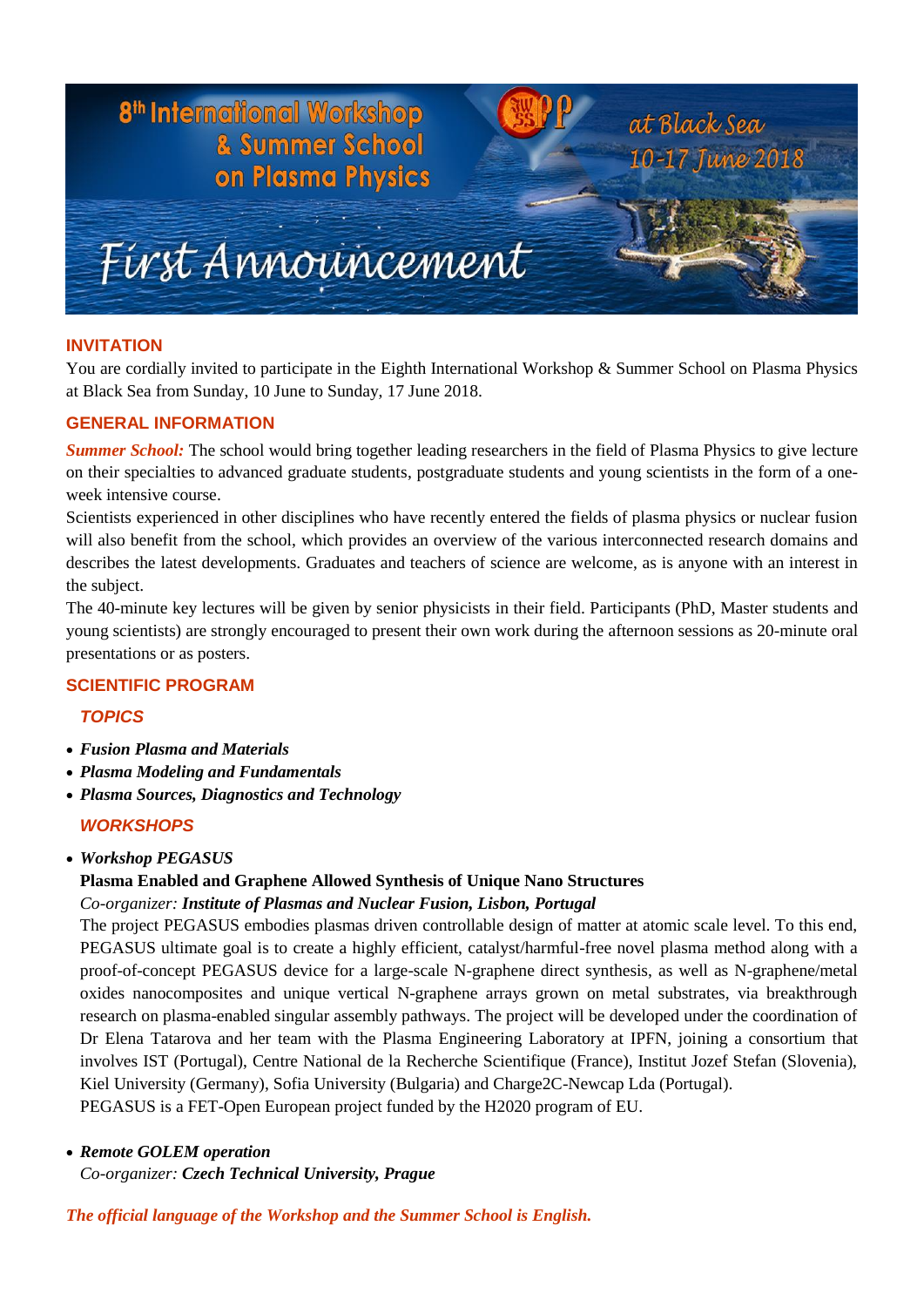## **INTERNATIONAL ADVISORY COMMITTEE**

| <b>Alexander Blagoev</b> | (Bulgaria)      | Ivan Zhelyazkov                          | (Bulgaria)        |
|--------------------------|-----------------|------------------------------------------|-------------------|
| Antonio Gamero           | (Spain)         | Jan Stöckel                              | (Czech Republic)  |
| Antonio Sola             | (Spain)         | Joost van der Mullen                     | (The Netherlands) |
| <b>Barry Green</b>       | Honorary member | Jean-Marie Noterdaeme (Germany, Belgium) |                   |
| Elena Tatarova           | (Portugal)      | Roger Jaspers                            | (The Netherlands) |
| Evgenia Benova           | (Bulgaria)      | <b>Roman Schrittwieser</b>               | (Austria)         |
| Francisco Dias           | (Portugal)      | František Krčma                          | (Czech Republic)  |
| Gheorghe Popa            | (Romania)       | <b>Tsviatko Popov</b>                    | (Bulgaria)        |
| Igor Kossyi              | (Russia)        | Valery Godyak                            | (USA)             |
| Ivan Ganachev            | (Japan)         | Yuri Lebedev                             | (Russia)          |
|                          |                 |                                          |                   |

## **LOCAL ORGANISING COMMITTEE**

**E. Benova** (*Chairperson*, University of Sofia) **Tsv. Popov** (*Secretary*, University of Sofia) **M. Dimitrova** (Bulg. Academy of Sci., Sofia)

**M. Atanasova** (University of Sofia)

- **T. Bogdanov** (Medical University, Sofia)
- **P. Marinova** (University of Sofia)

## **LOCATION AND TIME**

The Summer school will be held from  $10^{th}$  to  $17^{th}$  of June 2018 in the resort of Kiten near the town of Bourgas, Bulgaria. Kiten is located on the Bulgarian south Black Sea coast.



#### **ACCOMMODATION**

All participants will be accommodated at the hotel in Kiten. A full board accommodation is included in the participation fee.

#### **SOCIAL PROGRAM**

The social program includes a welcome party, an excursion and a banquet.

#### **PROCEEDINGS**

Authors who wish to present a paper are requested to send a short abstract up to 1 page by **March 30, 2018**. The requirements for the abstracts can be found at the conference website.

Papers submitted until **June 1, 2018** will be published in Journal of Physics: Conference Series after refereeing.